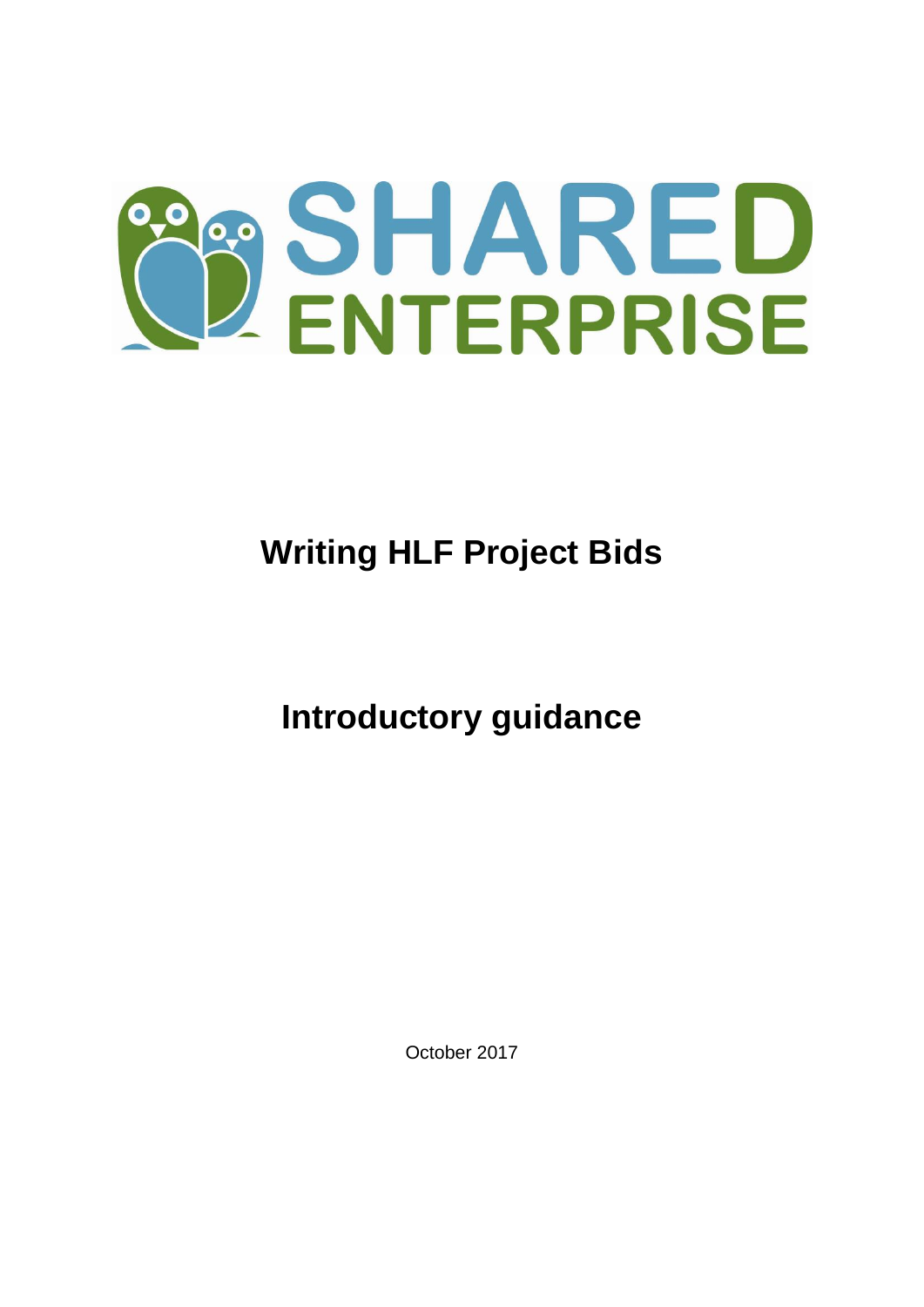### **1.0 Overview**

This guidance derives from a 'cohort' project run by SHARED Enterprise with a small group of museums between September 2016 and February 2017. This particular cohort project comprised a series of three workshops and 1:1 visits to each museum by the training lead. At the end of the process, each museum taking part had partprepared a project to take forward to the Heritage Lottery Fund.

Drawing on the workshops, this guidance give some basic ideas and approaches on how to develop a project that is fit for funding. Although aimed at those looking to develop bids for the HLF, these tips are useful for any project for which your organisation may be seeking grant funding.

#### **2.0 Understand/review your organisation's vision**

Everything your museum or organisation does, should be delivering against its Vision. Your Vision is the overarching strategic statement or direction of travel that your organisation is seeking to achieve. It should be inspirational for your staff, volunteers, and your visitors. It should be about the future, a place you are constantly striving to reach – and it should be short!

For example, the Tate's Vision is: *Championing art and its value to society.* In their discussion of their vision, they are clear this is not a programme or set of principles that will guide them in place of a business plan, but rather, it is 'intended as a framework for planning…'. Their Vision informs their work.

Similarly, the National Museums of Scotland's Vision is: *Inspiring people, connecting Scotland to the world and the world to Scotland.* It is short and aspirational – it is about their overarching ambition.

Below your organisation's Vision, you may have a more detailed, longer mission statement. In the case of the National Museums of Scotland, the mission statement is: *We preserve, interpret and make accessible for all, the past and present of Scotland, other nations and cultures, and the natural world.* This is different to their Vision – it serves their Vision.

Before you undertake any project planning it is important that as an organisation, or as part of a project planning team, you re-familiarise yourself with your organisation's Vision. You might find your starting point is to review your Vision before you start working on a project!

Any projects you go onto develop will help you deliver your Vision, and your organisation will become more coherent as a result.

#### **3.0 Define your funding priorities**

With clarity of Vision, you will need to go on and consider your funding priorities. This information is likely to be in your strategic, forward or business plan. You may have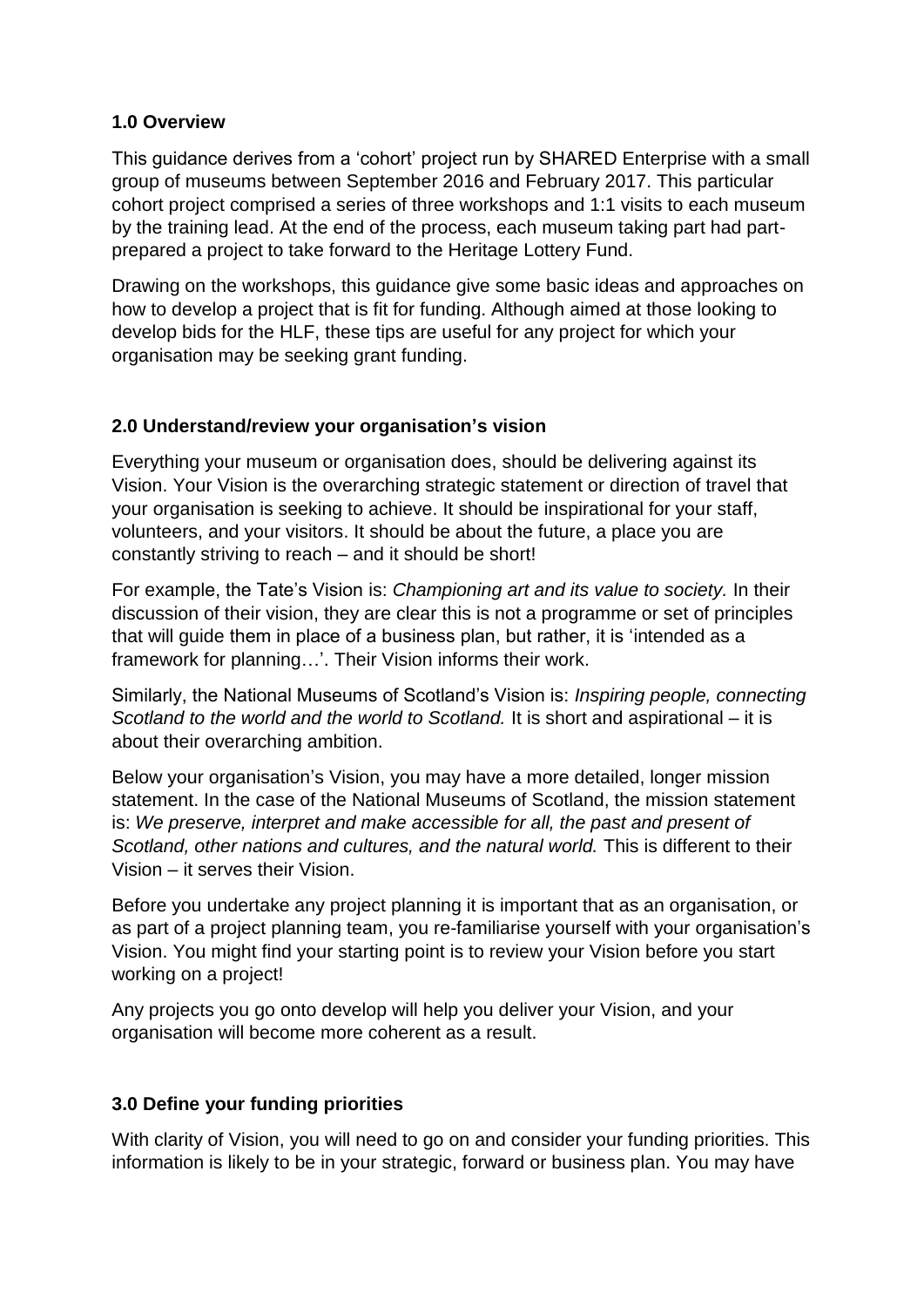many different priorities from funding the day-to-day running of your organisation through to undertaking a major redevelopment project, and anything in between. If you are looking to apply for HLF funding, it is likely that you will be looking to fund a distinct project. This project may fulfil needs around sustainability in the longer term, i.e. a new shop and gallery may be designed to increase visitor engagement, visitor footfall and spend, all of which may make your organisation more sustainable, but you would not be applying for revenue funding direct from HLF. In fact, there are very few funding bodies that provide money for day-to-day running costs. Generally, a grant giving body will fund 'one-off' projects – although a project can last for a number of years with HLF.

The museums that took part in the cohort project had a range of funding priorities, including:

- Undertaking collections development work
- Gallery redisplay
- Digitising and making accessible an archive
- Building an education space and developing a new learning and events programme
- Creating an entirely new museum!

### **4.0 Understand your funder**

Having refreshed yourself of your Vision and defined your funding priority, which will now start to look like a project with a specific set of aims and objectives, it is key that you check the funder you are planning to approach will fund the kind of project you wish to undertake.

The Heritage Lottery run a range of grant schemes aimed at different priority areas. Some are looking for projects that are focused specifically on young people, some are focused on particular types of heritage, such as townscapes, parks and landscapes. Other grant schemes, such as Our Heritage and Heritage Grants have a broader remit in terms of the kinds of organisations and projects they will fund. At present, HLF also offer a Resilience Grant programme which support projects that might be aimed at governance reviews, feasibility studies or supporting organisational change.

Regardless of the funding scheme, the Heritage Lottery are looking for projects *'that make a lasting difference for heritage, people and communities in the UK'.* This is key to all their programmes.

The HLF are also interested in understanding the need for your project, and keen to understand the **outcomes** your project will achieve.

The grant programmes that museums most usually look at are the Our Heritage Grant, and Heritage Grant programmes. These grants provide funding up to £100,000 and between £100,000 - £2m respectively. But, it is always useful to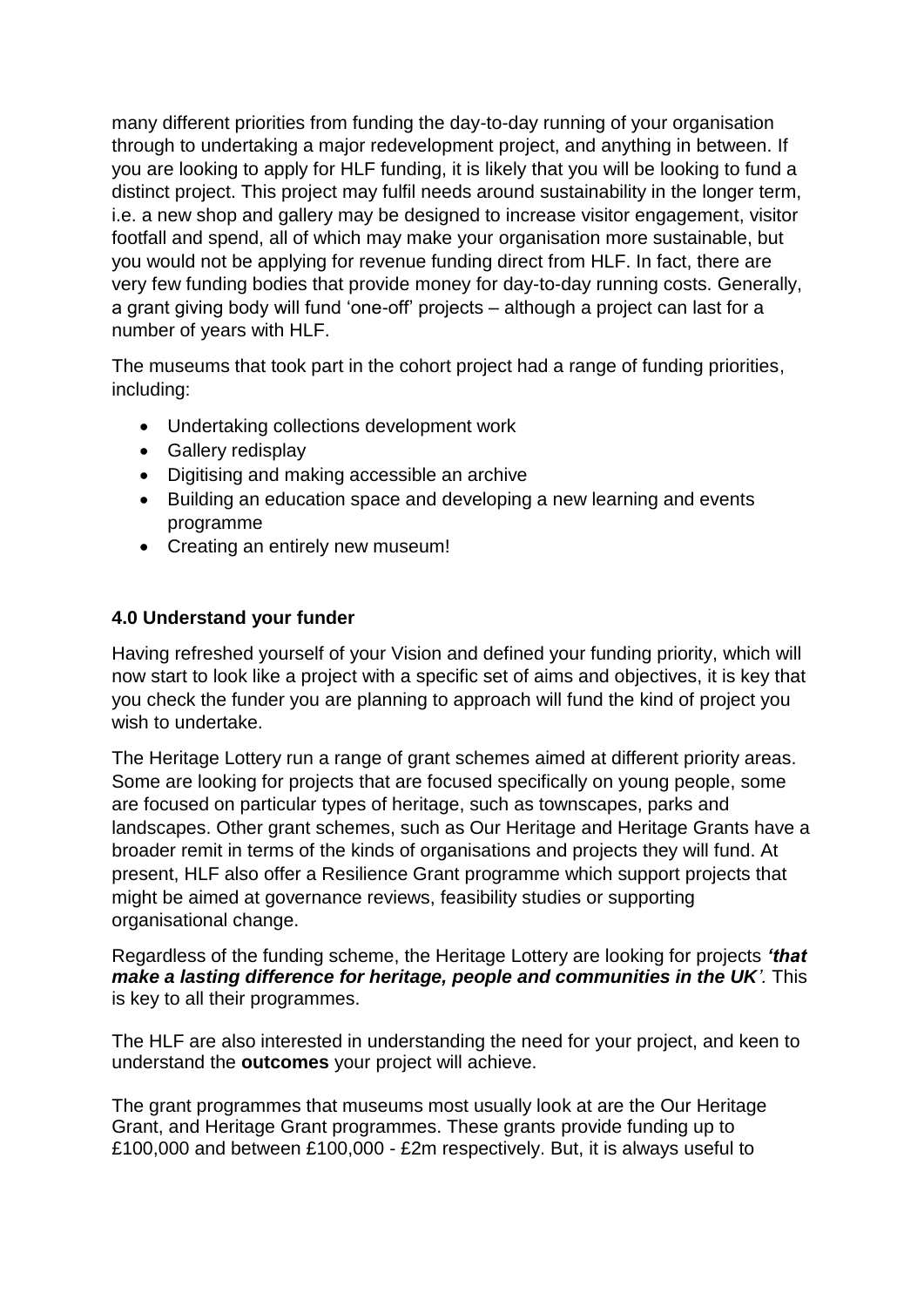explore their other grant programmes, it may be that your project idea will fit better elsewhere.

Whichever grant programme you feel is appropriate, it is important that you read through the guidance carefully and talk to HLF about your project. You can start your project by filling out a Project Enquiry Form on the HLF application portal. Once you have completed a Project Enquiry, they will provide feedback on your ideas. You can find contacts for HLF regional offices here: [https://www.hlf.org.uk/about-us/contact](https://www.hlf.org.uk/about-us/contact-us)[us](https://www.hlf.org.uk/about-us/contact-us)

## **5.0 Undertaking consultation – strengthening your project**

In order that your project is successful, it is important to consult on ideas and seek different opinions and advice. For example, if you are looking at making changes to your building, you might want to discuss your project with an architect or engineer to understand whether your plans are feasible. They may well have different ideas that inspire you.

If you are based in a heritage building, you might also want to speak to the planning department to check you can make changes to your space, and find out if you need planning permission or any other special permissions, such as Listed Building Consent.

The HLF are interested in the activities, or things you will do to engage people through your project. You might have lots of ideas based on your interests and interests of your colleagues. These could be anything from developing a new learning programme, community archaeology dig or initiating an annual arts and heritage festival, through to creating a new leaflet, volunteer programme or sculpture trail. Usually you will have a range of engagement activity ideas. However, before setting these in concrete, it is important to consult your users, and non-users where possible, on whether they would be interested in your activities. They might have other ideas, or might be able to help you develop activities more clearly. For example, if you are looking to develop a new learning programme aimed at schools, it would be useful to consult with teachers and children as to the kinds of things they would like to see your museum deliver.

You might want to invite people to your museum to hear about your project ideas, and invite feedback. You could trial new ideas and invite people to have a go, again inviting feedback. There might be particular people in your community you want to engage.

## **6.0 Refining your project**

With a clear idea of the range of activities you wish to undertake, and any building works you might be doing, or interpretive/redisplay work, you can begin to plan your project in detail. You might want to think about the following:

- Do you need any additional staff to help deliver your project?
- Do you need to consider a training programme for current staff/new staff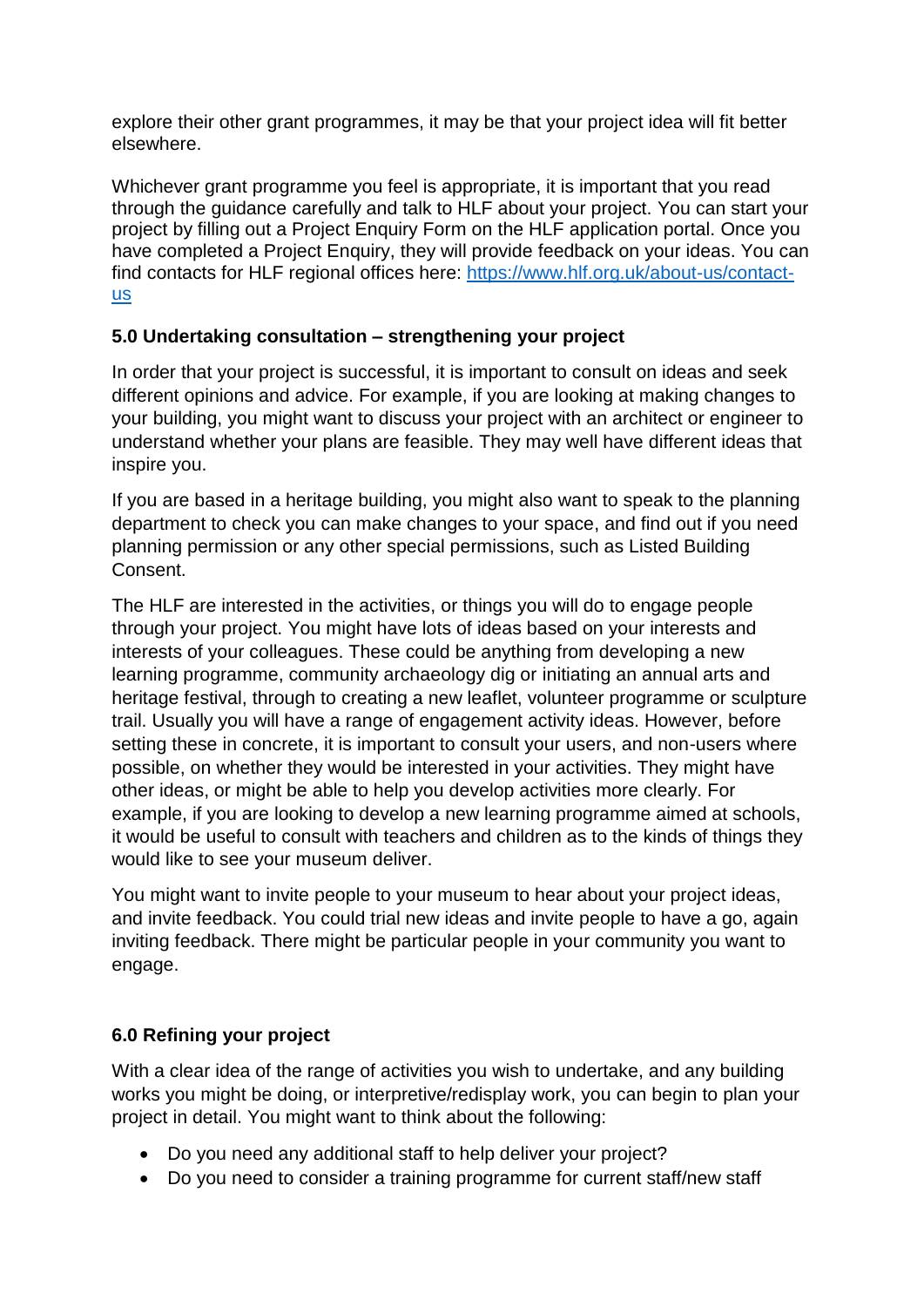- Will you need new volunteers?
- Will they need training?

All of these elements of your project will need to be defined as part of an 'Action Plan' where you will need to consider the running order of your project. For example, will you need to employ a new member of staff before you recruit new volunteers? If you are undertaking capital works, this usually takes place first, but there might be elements of your activity that run concurrently, such as volunteer training.

If you are applying to the HLF, it is important to consider how each activity, whether it is building work or a new public engagement programme, helps delivers their preferred outcomes.

## **7.0 Develop your budget**

As you refine your project and develop a clear idea of what you want to do and when, you will also need to consider costs.

A number of HLF programmes have a two stage application process. For the first stage, you may have 'ball park' figures which you will then firm up during the second or 'development stage' of your project. It is recognised that costs can change from stage 1 to stage 2, however, it is important that any cost changes are explained clearly.

If you are applying through a single staged application form, you need to get your costs right at the outset. Remember to think about hidden costs, such as materials to deliver your activities, costs for planning permissions or costs for marketing and communications. If you are working with an architect, they will support with developing a budget for capital works.

## **8.0 Making the application**

The final stage is making the application. Again, as you complete the form, read through the guidance to check you have all the information you need. Make sure you are applying for an amount of money supported by the grant programme and check, and double check that you have the right supporting documentation.

Much of the documentation needs to 'read-across' – so if you have an activity plan with an action plan, and also need to outline your delivery timetable in the application, make sure these things are aligned. Similarly, if you need include a detailed budget, make sure the figures align with headline budget in your application.

A good project, that is well considered, coherent, well consulted on and meets the outcomes HLF are looking achieve will be in a good position to gain funding.